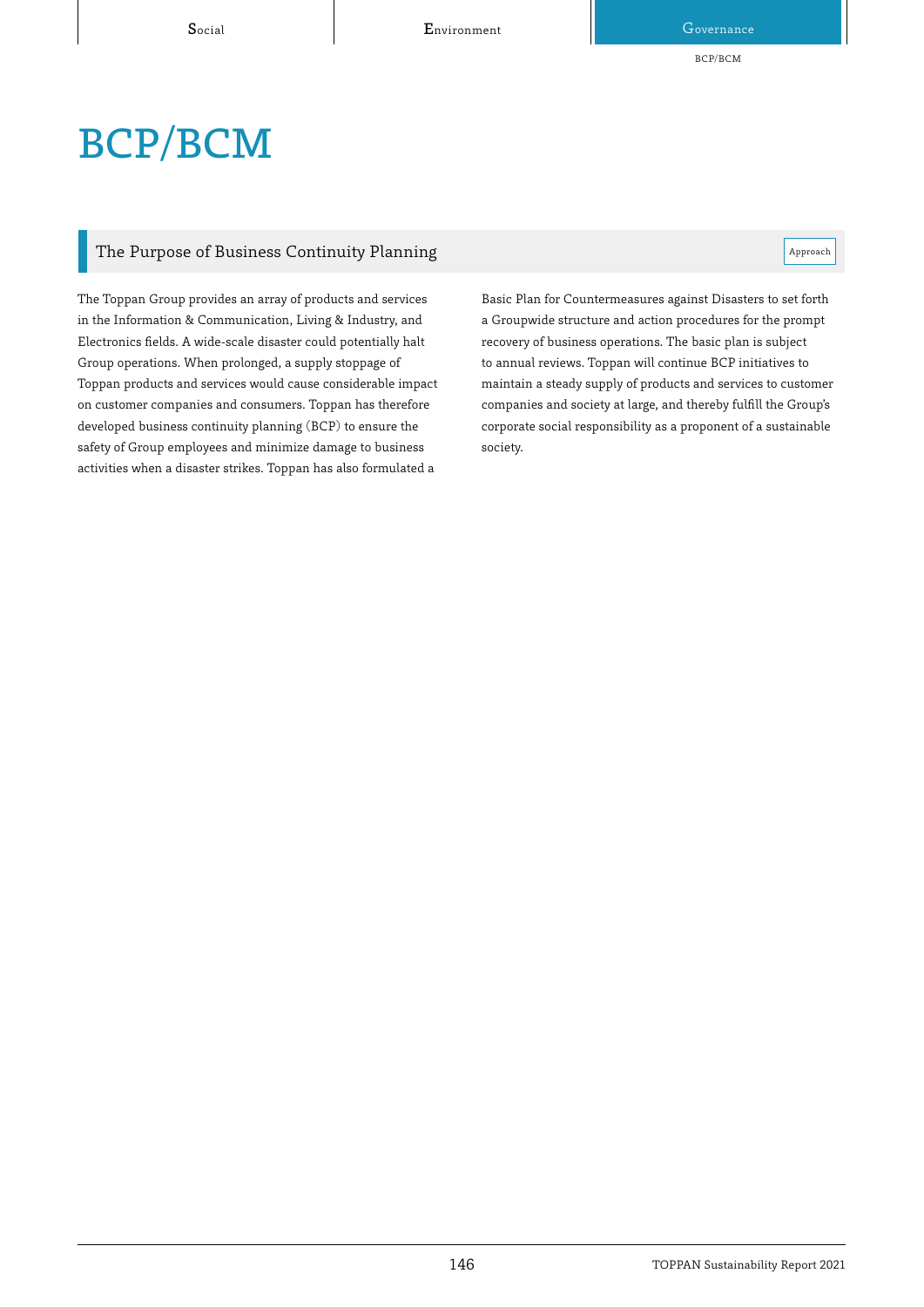BCP/BCM

### For Groupwide Business Continuity **Promotion** Promotion **Promotion** Promotion

framework

Toppan has promoted Groupwide BCP by installing administration offices at business divisions, head office divisions, Group companies, and major subsidiaries around the world. The administration offices are overseen by the BCP Promotion Office in the head office Legal Affairs & Intellectual Property Division. The promotion office coordinates with the administration offices to further improve the effectiveness of emergency taskforces, enhance employee awareness of disaster preparedness, secure business continuity throughout the entire supply chain, support BCP activities undertaken at overseas subsidiaries, and implement various other BCP measures across the Group.

### Toppan Group BCP Promotion Structure



### Main Activities

- ⃝ Development of emergency taskforce members The Toppan Group organizes drills for the startup of emergency taskforces, drills for individual support teams for Groupwide countermeasures, and emergency taskforce drills held at subdivisions.
- ⃝ Training and education

The Group arranges training for personnel at BCP administration offices, helps BCP personnel acquire relevant qualifications, operates a disaster-preparedness intranet site for Group employees, and delivers necessary information via the Toppan internal portal site.

- ⃝ Revision of pertinent documents The Group revises the Basic Plan for Countermeasures against Disasters (semiannually) and individual action-procedure sheets (annually).
- ⃝ Reinforced coordination The Group holds liaison meetings at the Company (quarterly) and at related companies (semiannually).
- ⃝ Securing of business continuity throughout the supply chain The Group invites external experts to lecture at BCP workshops for business partners (annually).
- ⃝ Linkage with anti-disaster activities The Group organizes comprehensive disaster-preparedness drills and drills to check the safety of employees and their families, and engages in community activities for stockpiling emergency supplies.

### ■ Disaster Preparedness Framework during Actual Disasters

In the event of a disaster, the Toppan Group will promptly set up emergency taskforces at the head office in Tokyo and operational sites in the disaster-affected region. The taskforces will spearhead the Group's recovery efforts based on the Basic Plan for Countermeasures against Disasters. The President & Representative Director of Toppan Inc. will head the emergency taskforces with assistance from the Executive Vice President & Representative Director. Under the representative directors, the taskforces will consist of taskforce directors, as well as support teams for Groupwide countermeasures. The Group has also established an alternate site for forming an emergency taskforce remote from the Kanto region as a contingency for a large-scale disaster striking the Tokyo metropolitan area.

## Coordination between Groupwide Taskforces and



Once the emergency taskforces are formed, support teams for Groupwide countermeasures will go into action in accordance with their assigned roles. The teams will assess damage to the enterprise, help Group employees, and care for customer companies and suppliers in the aftermath of the disaster, staying in contact with central and local governments. After initial actions, the teams will move seamlessly to the next business-resumption phase by designing a recovery and business resumption plan based on the result of their damage assessment.

Highly effective BCP requires continuous optimization of the taskforce framework and action procedure sheet. Toppan is aware of the importance of ongoing plan-do-check-act (PDCA) cycles through repeated drills. The Group always reviews action procedures after a drill and rectifies issues identified during a drill. The updated procedures are reviewed again in the next drill, and the process repeats going forward.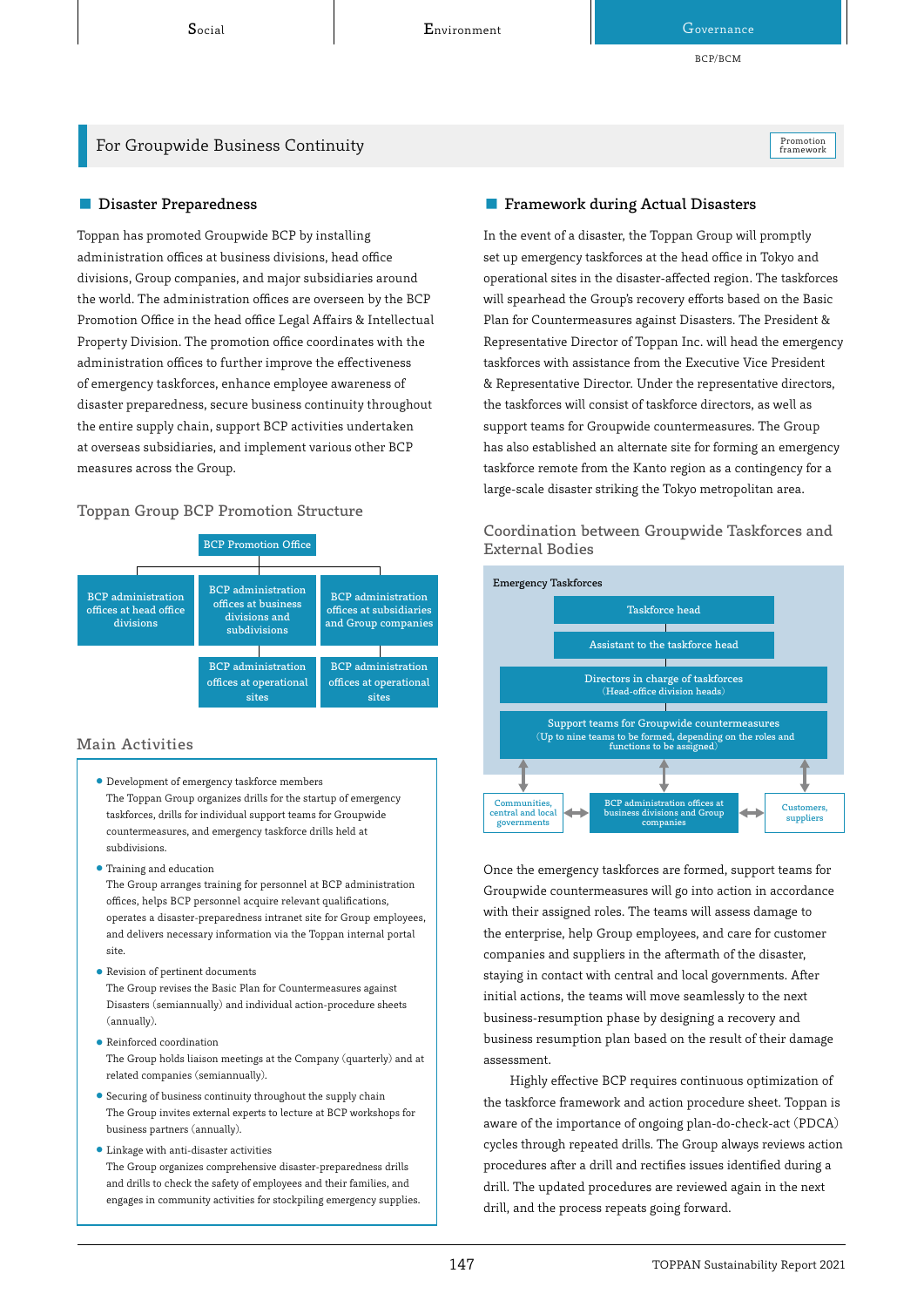Social Covernance Environment Covernance Governance

BCP/BCM

### **Preparing for Complex Disasters Policy Acts and Acts and Acts and Acts and Acts and Acts and Acts and Acts and Policy**

Severe flooding in Japan has threatened daily life in different parts of the country. Four major flooding incidents have taken place in recent years: a devastating rainstorm in western Japan in July 2018; Typhoon Hagibis in 2019; Typhoon Faxai, also in 2019; and a torrential rainfall affecting much of the country in July 2020. Storms bringing record rainfalls are causing tremendous damage almost every year. Earthquakes, the major focus of the Toppan Group's business continuity planning (BCP) for many years, are also occurring with greater regularity. To illustrate, 29 of the 30 quakes rating a lower six or above on the Japanese seismic intensity scale since records began have occurred since the Tohoku earthquake and tsunami of 2011. Most recently, a quake with an intensity in the higher six range occurred in February 2021 off the coast of Fukushima Prefecture. Amid the constant concern about flooding and earthquakes, there is still no end in sight for the COVID-19 pandemic.

Moving forward with preparations for complex disasters,

Toppan has specified measures for addressing severe flooding and infectious diseases in the Group's Basic Plan for Countermeasures against Disasters.

In revising the plan, Toppan has included infectious disease measures among the responsibilities of the support team for Groupwide countermeasures and incorporated coordinated actions with team members working remotely. Toppan will organize drills as new procedures set in line with the revised basic plan to enhance the effectiveness of onsite and remote disaster measures across the Group.

### Risks to Be Addressed in Toppan's BCP



Training,<br>education

### Organizing Drills on New-normal Ways of Working

To mitigate the spread of COVID-19, Toppan is experimenting with remote alternatives to the group training and drills the Group has organized to date. In an operation drill for the emergency taskforce, the Group has checked the procedures for online-meeting tools and chat systems to connect taskforce personnel with members of disaster-response teams working in separate rooms.

In walking-to-work drills held in accordance with dual scenarios on holidays or at night, Toppan requested





In damage-assessment training for buildings, instructors showed photos of structural-assessment points shot beforehand and explained how to perform remote assessments. Toppan also held BCP workshops for business partners online for the first time.

While full support is difficult to extend to participants through drills and training provided remotely, remote formats remove hurdles to participation by persons in distant locations. Toppan will upgrade the Group's remote training and drills to further improve their effectiveness going forward.



建物立入診断資料 本社総務部施設テーム<br>Mike (公元クイ

Text for structural assessment training